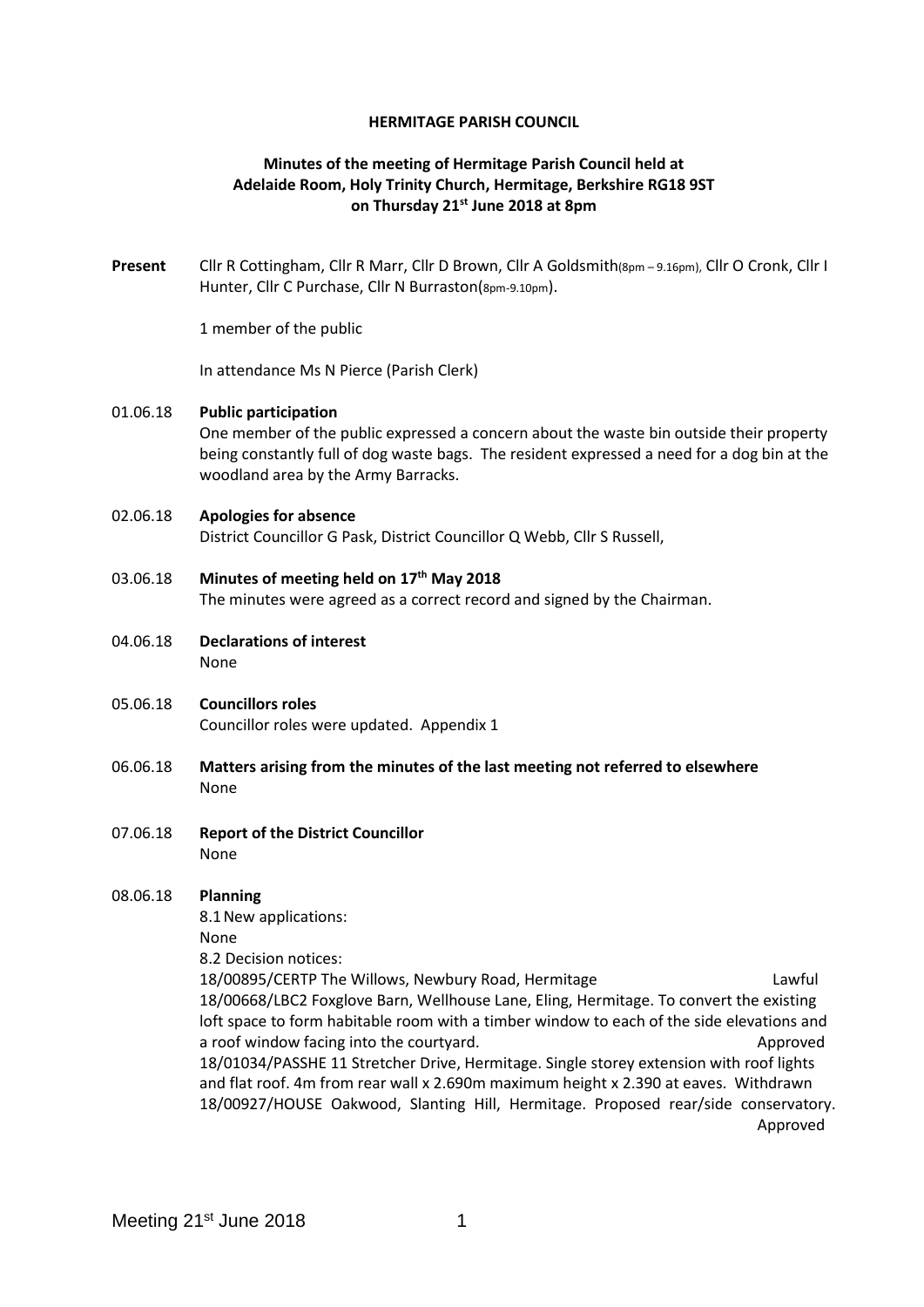8.3 Council agreed the Neighbourhood Development Plan proposal. Unanimously agreed. Appendix 2.

8.4 Cllr Cottingham and Cllr Russell to attend the Landscape Character Assessment (LCA) for West Berkshire workshop on 3rd July 2018.

# 09.06.18 **Report of Responsible Financial Officer, cheque signing and financials**

| 9. Financial position as at $31st$ May 2018           |               |        |             |
|-------------------------------------------------------|---------------|--------|-------------|
| <b>Balance carried forward</b>                        |               |        |             |
| (including S106 contributions)                        | £223,663.60   |        |             |
| Receipts to 31 <sup>st</sup> May                      | £ 23,945.00   |        |             |
| Payments to 31 <sup>st</sup> May                      | 2,221.12<br>£ |        |             |
| Less unpresented cheques                              | £             | 936.01 |             |
| Balance in hand                                       | £244,451.47   |        |             |
| 9.1 Payments for consideration June 2018              |               |        |             |
| 9.1.1 Sunshine Commercial Services Ltd                |               | £      | 238.40      |
| 9.1.2 Grass maintenance/Contractor                    |               | £      | 605.50      |
| 9.1.3 Cost of administration                          | salary & exps | £      | 559.03      |
| 9.1.4 HMRC                                            | paye          | £      | 124.93      |
| 9.1.5 Barlow and Sons, welded mesh                    |               | £      | 24.88       |
| 9.1.6 Crescent Signs Ltd                              |               | £      | 754.80      |
| 9.1.7 Castle Water, Burial Ground                     |               | £      | 9.86        |
| 9.1.8 Safe & Sound playgrounds                        |               |        | £ 7,750.80* |
| 9.1.9 Cripps fencing, supply/erect 2.4mts fence posts |               | £      | 216.00      |
| 9.1.10Ruth Cottingham MUGA and Ink £10.71, £22.94     |               | £      | 33.65       |
| Total                                                 |               |        | £10,317.85  |

\*Total payment £8,150.80 includes final £400 balance pending painting of muga lines

9.2 CCLA investment. Clerk to liaise with financial advisor.

9.3 Proposal to adopt the Risk register. Unanimously agreed.

9.4 The internal audit report has been received, a summary of actions presented to Councillors. Clerk to liaise with Cold Ash PC to determine cost of outsourcing PAYE and pension.

## 10.06.18 **Burial ground**

Adopted burial ground rules to be signed at the July Meeting.

## 11.06.18 **Highways**

11.1 New bus shelter: Onsite meeting on  $4<sup>th</sup>$  June. Bus Shelter to be moved back to allow for better visual access for the neighbouring property. £92.50 to be paid by HPC for guttering. Unanimously agreed. Clerk to draft acceptance letter to Externiture Ltd. 11.2 Repair work at bus shelter on Hampstead Norreys Road carried out. Further damage has been done since the repair was made.

## 12.06.18 **Environment**

12.1 Recreation ground: nothing to report.

12.2 Furze Hill: as the temporary fencing to the exclusion zone has been interfered with twice it is thought the posts should be replaced with metal ones.